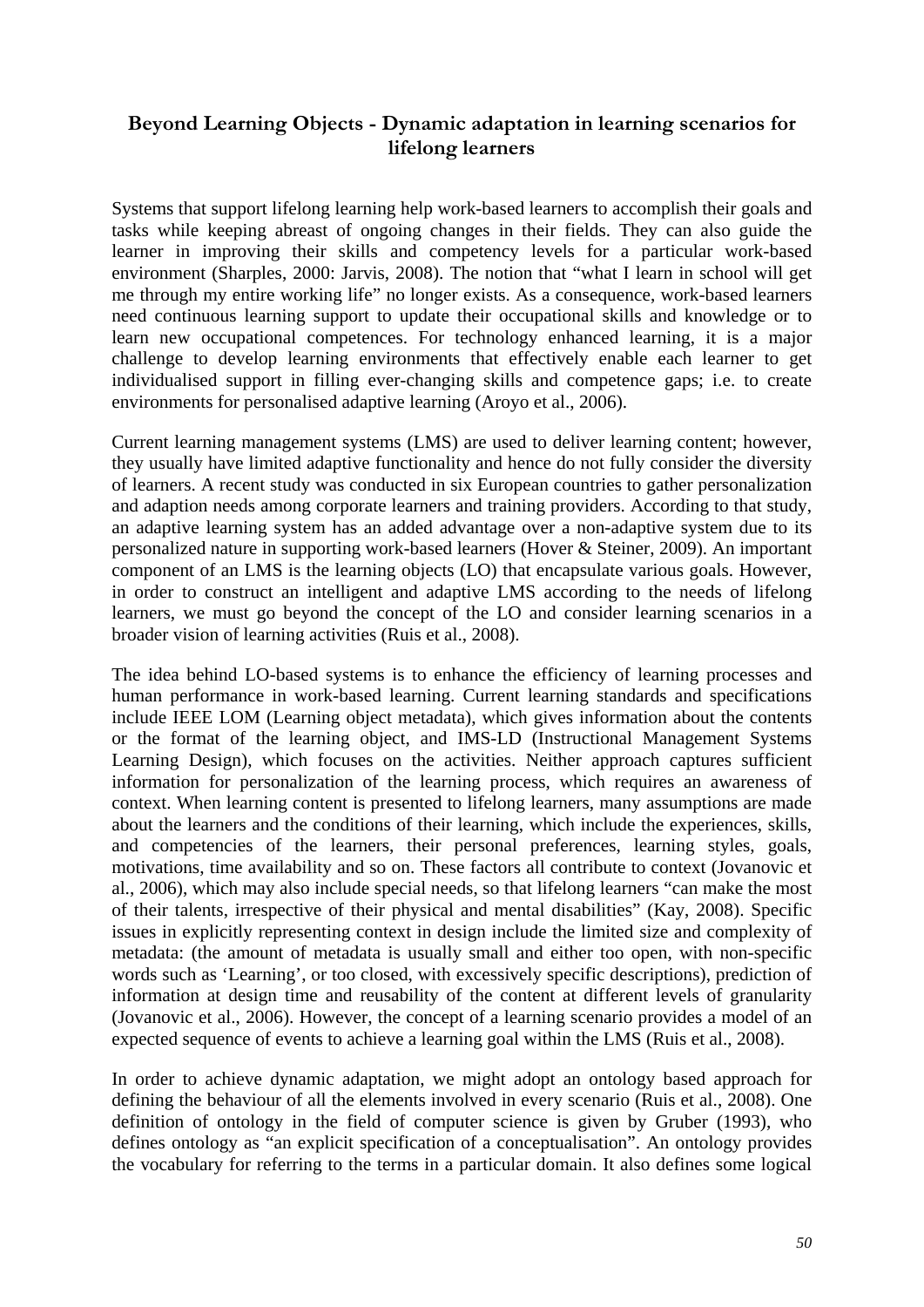statements that describe what the terms are, how they are classified as well as some rules for combining terms and relations to define extensions to the vocabulary (Hendler, 2001). In personalised LMS, reasoning rules are used for some specific adaption purposes. These rules query learning resources and metadata, and reason over distributed data and metadata descriptions. A major step for reasoning is to get information about the learning process while applying any adaptation rule (Henze et al., 2004). Thus different types of ontologies may be used together to model a learning process across a LMS. Current literature on how ontology-based systems can possess the necessary flexibility to respond to dynamic learner activities is limited. Therefore, further study of the application of ontology to LMS is needed.

This article has presented a need to explore ontology-based systems with the aim of supporting dynamic adaptation in learning scenarios of LMS. Work is needed to identify the main concepts used in adaptive learning processes within the domain of lifelong work-based environments, which might be represented as ontologies. We may then leverage these ontologies to develop personalized and adaptive LMS environments for work-based lifelong learners.

## **References:**

- Aroyo, L, Dolog,P., Houben,G-J.,Kravcik,M., Naeve,A., Nilsson,M., & Wild,F. (2006). Interoperability in personalized adaptive learning. *Educational Technology & Society, 9(2), 4-18.*
- Gruber, T.R.(1993). A translation approach to portable ontology specifications. Knowedge Acquistion, Vol. 5 No. 2, pp. 199-220.
- Hendler, J. (2001). Agents and the Semantic Web. *IEEE Intelligent Systems, 16*(2)*,* 30-37.
- Henze N., Dolog,P., Nejdl,W. (2004). Reasoning and ontologies for personalized e-learning in semantic web. *Educational Technology & Society, Vol. 7 No. 4, pp. 82-97.*
- Hover,K.M. & Steiner,C.M. (2009).Adaptive Learning Environments: A requirements analysis in business settings. *International Journal of Advanced Corporate Learning (i-JAC), Vol.2, Issue 3, August 2009.*
- Jarvis, P. (2008). Rediscovering adult education in a world of lifelong learning. *International Journal of Critical Pedagogy,* Vol.1, No. 1 (Spring 2008).
- Jovanovic,J., Knight, C., Gasevic,D. & Richards,G. (2006). Learning object context at semantic web. *Proceedings of the sixth international conference on Advance Learning Technologies (ICALT'06).*
- Kay, J. (2008). Lifelong learner modelling for lifelong personalized pervasive learning. *IEEE Tansactions on Learning Technologies*, Vol. 1, No. 4, October-December,2008.
- Rius, A.,Sicillia, M. & Gaia-Barriocanal, E. (2008). An ontology to automate learning scenarios? An approach to its knowledge domain. In Whatley, J. (Ed.), *Interdisciplinary Journal of E-Learning and Learning Objects, Vol. 4, 2008*.
- Sharples, M. (2000). The design of personal mobile technologies for lifelong learning, *Comput Educ*., 34 (3-4), 177-193.

#### **Sohaib Ahmed**

Institute of Information & Mathematical Sciences Massey University, Auckland, New Zealand s.ahmed@massey.ac.nz